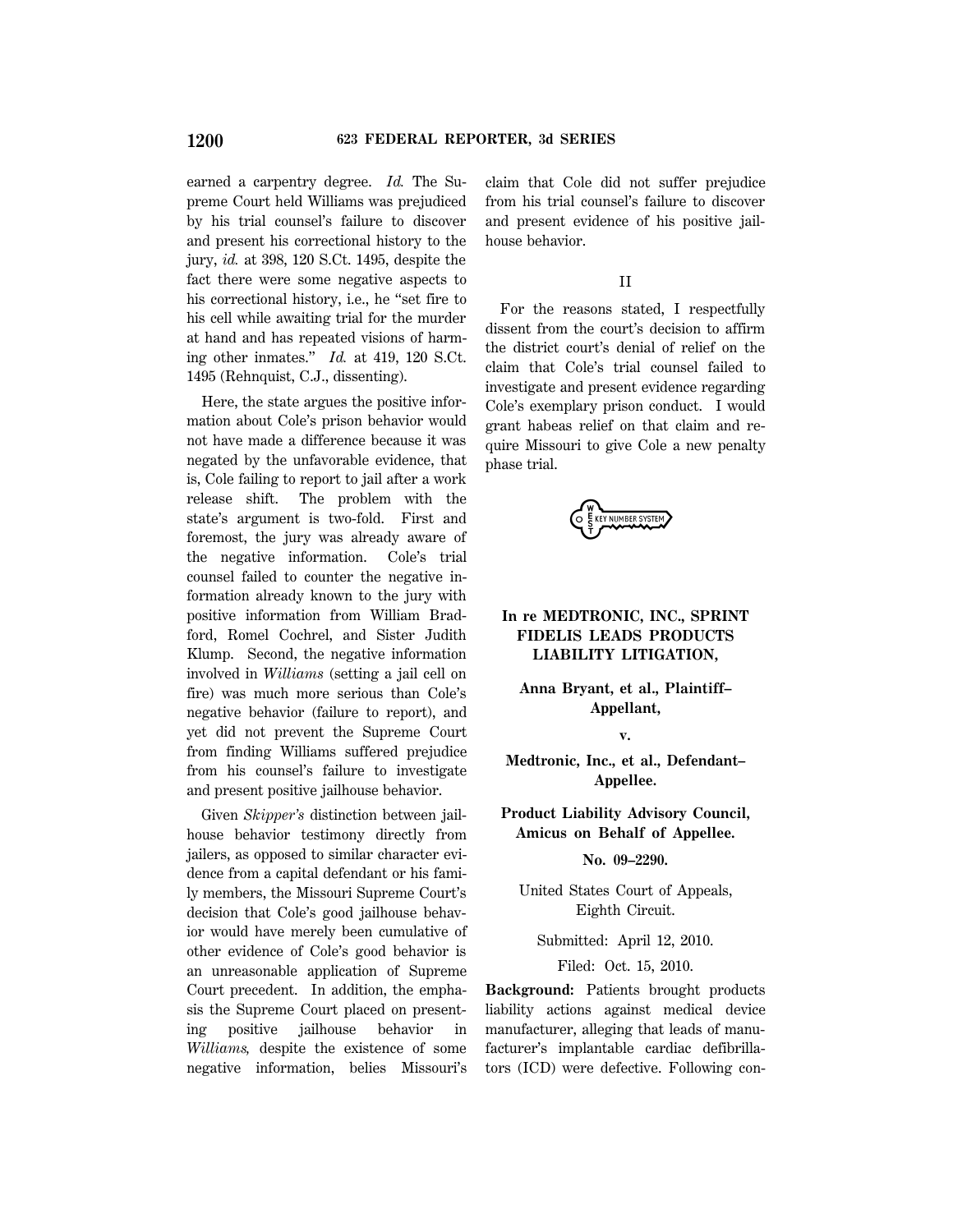#### **IN RE MEDTRONIC, INC., SPRINT FIDELIS LEADS 1201 Cite as 623 F.3d 1200 (8th Cir. 2010)**

solidation of cases by Judicial Panel on Multidistrict Litigation and filing of master consolidated complaint, manufacturer moved to dismiss. The United States District Court for the District of Minnesota, Richard H. Kyle, J., 592 F.Supp.2d 1147, granted motion, and subsequently, 601 F.Supp.2d 1120, denied patients' post-judgment motions for recusal, and 2009 WL 624085, 2009 WL 1361313, for leave to file amended complaint. Patients appealed.

**Holdings:** The Court of Appeals, Loken, Circuit Judge, held that:

- (1) Medical Device Amendments (MDA) preempted patients' failure to warn claim;
- (2) MDA preempted patients' defective design claims;
- (3) MDA preempted patients' manufacturing defect claims;
- (4) MDA preempted patients' breach of express warranty claims;
- (5) proposed amendment to patients' complaint was futile; and
- (6) denial of patients' untimely motion to recuse was warranted.

## Affirmed.

Melloy, Circuit Judge, filed opinion concurring in part and dissenting in part.

# **1. Products Liability** O**133, 227 States ©** $\approx$ **18.65**

Failure to warn claim alleging medical device manufacturer, by reason of state law, was required to give additional warnings regarding alleged risks presented by leads for its implantable cardiac defibrillator (ICD), sought to impose state requirement "different from or in additional to" federal requirements established by premarket approval (PMA) of lead device, and thus claim was preempted by Medical Device Amendments (MDA), since Food and Drug Administration's (FDA) PMA approval included specific language for lead device labels and warnings. Federal Food, Drug, and Cosmetic Act, § 310(a), 21 U.S.C.A. § 337(a); Medical Device Amendments of 1976, § 2, 21 U.S.C.A. § 360k.

## **2. Health ©**107

## **States ©**18.65

Under Medical Device Amendments (MDA) to the Federal Food, Drug Cosmetic Act (FDCA), where a federal requirement permits a course of conduct and the state makes it obligatory, the state's requirement is in addition to the federal requirement and thus is preempted. Medical Device Amendments of 1976, § 2, 21 U.S.C.A. § 360k.

# **3. Products Liability** O**127, 227 States ©**<sub>18.65</sub>

Claims alleging medical device manufacturer designed lead device for its implantable cardiac defibrillator (ICD) in ''defective and dangerous condition'' were attacks on risk/benefit analysis that led Food and Drug Administration (FDA) to approve inherently dangerous device, rather than parallel state law claims, and thus claims were preempted by Medical Device Amendments (MDA), absent any concrete allegations that devices implanted in patients had different product design than product design approved in devices' premarket approval (PMA) supplement. Federal Food, Drug, and Cosmetic Act, § 310(a), 21 U.S.C.A. § 337(a); Medical Device Amendments of 1976, § 2, 21 U.S.C.A. § 360k.

# **4. Products Liability** O**125, 227 States** O**18.65**

Medical Device Amendments (MDA) preempted manufacturing defect claims against manufacturer of lead devices for implantable cardiac defibrillators (ICD), despite patients' contention that ICD leads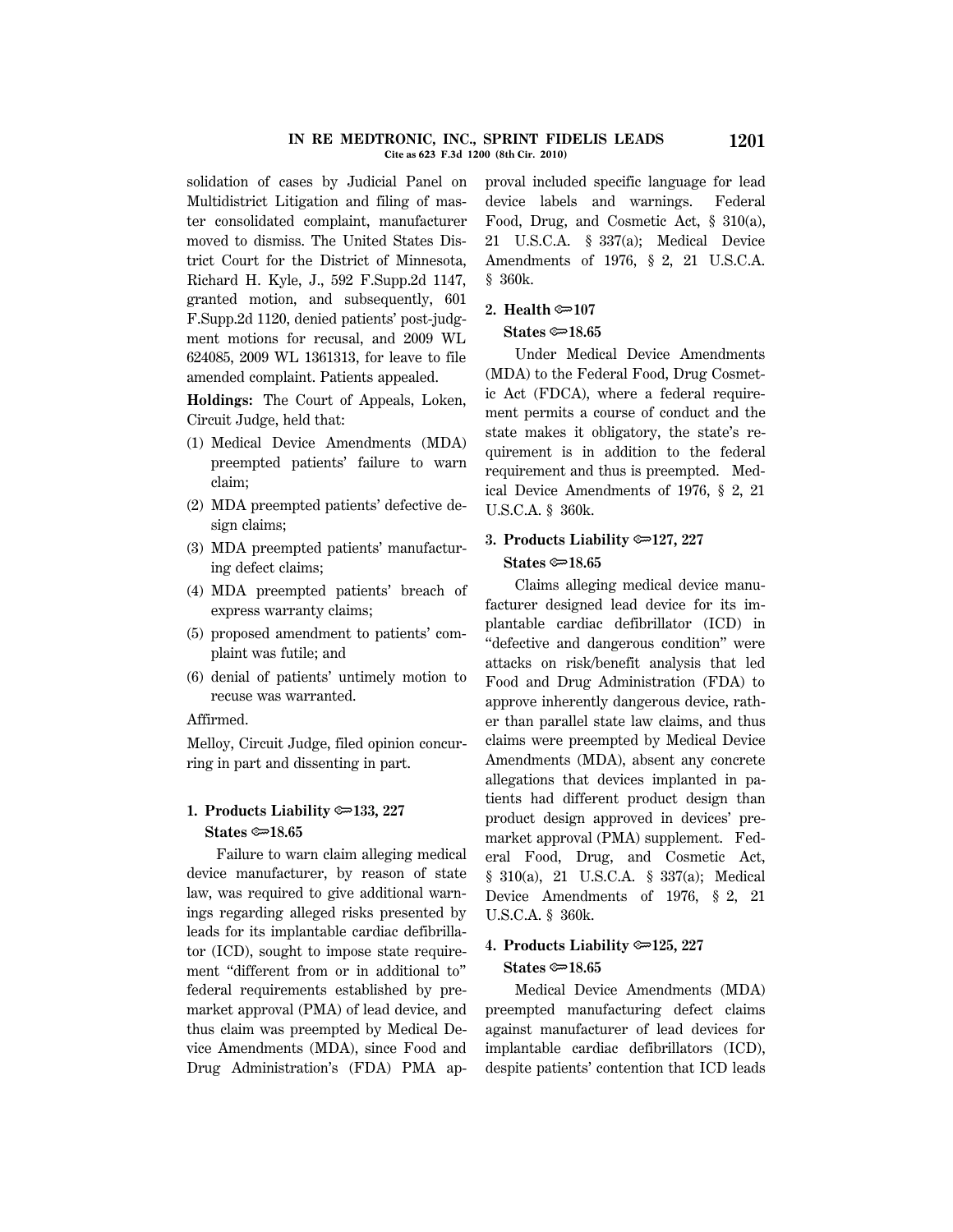were defective as result of manufacturer's failure to comply with Food and Drug Administration's (FDA) current good manufacturing practices (CGMP) and quality system regulation (QSR), since CGMP and QSR did not require that manufacturer weld leads in certain fashion, and patients did not identify any specific requirements in CGMP or QSR that were violated by manufacturer. Federal Food, Drug, and Cosmetic Act, § 310(a), 21 U.S.C.A. § 337(a); Medical Device Amendments of 1976, § 2, 21 U.S.C.A. § 360k; 21 C.F.R. § 820.1 et seq.

# **5. Sales**  $\approx 427$

## **States ©**<del>∞</del>18.15

Medical Device Amendments (MDA) preempted breach of express warranty claims against manufacturer of lead device for implantable cardiac defibrillators (ICD), since safety and effectiveness of leads were matters solely for Food and Drug Administration (FDA), and FDA had determined that leads were safe and effective when granting pre-market approval (PMA). Medical Device Amendments of 1976, § 2, 21 U.S.C.A. § 360k.

### **6.** States  $\approx 18.5$

A state common law claim is preempted if it actually conflicts with a federal requirement, either because compliance with both is impossible, or because the state requirement stands as an obstacle to the accomplishment and execution of the full purposes and objectives of Congress.

# **7. Federal Civil Procedure**  $\approx 1838$ **Products Liability**  $\approx 227$ **, 310**

Patients' post-dismissal motion to amend their complaint against manufacturer of lead devices used in implantable cardiac defibrillators (ICD) alleged no violation of any specific federal law, and thus proposed amendment was futile, even though proposed amendment added more factual details, since it was based on same faulty premise that led district court to dismiss action in first instance, namely, that every person with implanted lead device was entitled to damages and equitable relief.

#### **8. Federal Courts <del>©</del>−776, 817**

Court of Appeals reviews denial of leave to amend for an abuse of discretion, but the legal conclusions underlying a determination that proposed amendment would be futile are reviewed de novo.

### 9. Judges  $\mathfrak{S}1(2)$

Grant of patients' untimely motion to recuse judge in multidistrict products liability action, on grounds that judge's son was shareholder at law firm that represented medical device manufacturer in action, would have had serious adverse effects on the efficient use of judicial resources and the administration of justice, and thus denial of motion was warranted, since motion was filed more than one year after Judicial Panel on Multidistrict Litigation consolidated and transferred what became hundreds of cases to judge, two months after judge dismissed patients' complaint, and one month after judge denied patients' motion to reconsider.

Daniel E. Gustafson, argued, Karla M. Gluek and Amanda M. Williams, on the brief, Minneapolis, MN, for appellant.

Kenneth S. Geller, argued, Washington, DC, David M. Gossett and Carl J. Summers, Washington, DC, Daniel L. Ring, Herbert L. Zarov and Steven J. Kane, Philip S. Beck, Chicago, IL, George W. Soule, Jennifer K. Huelskoetter and Melissa R. Stull, Minneapolis, MN, on the brief, for appellee.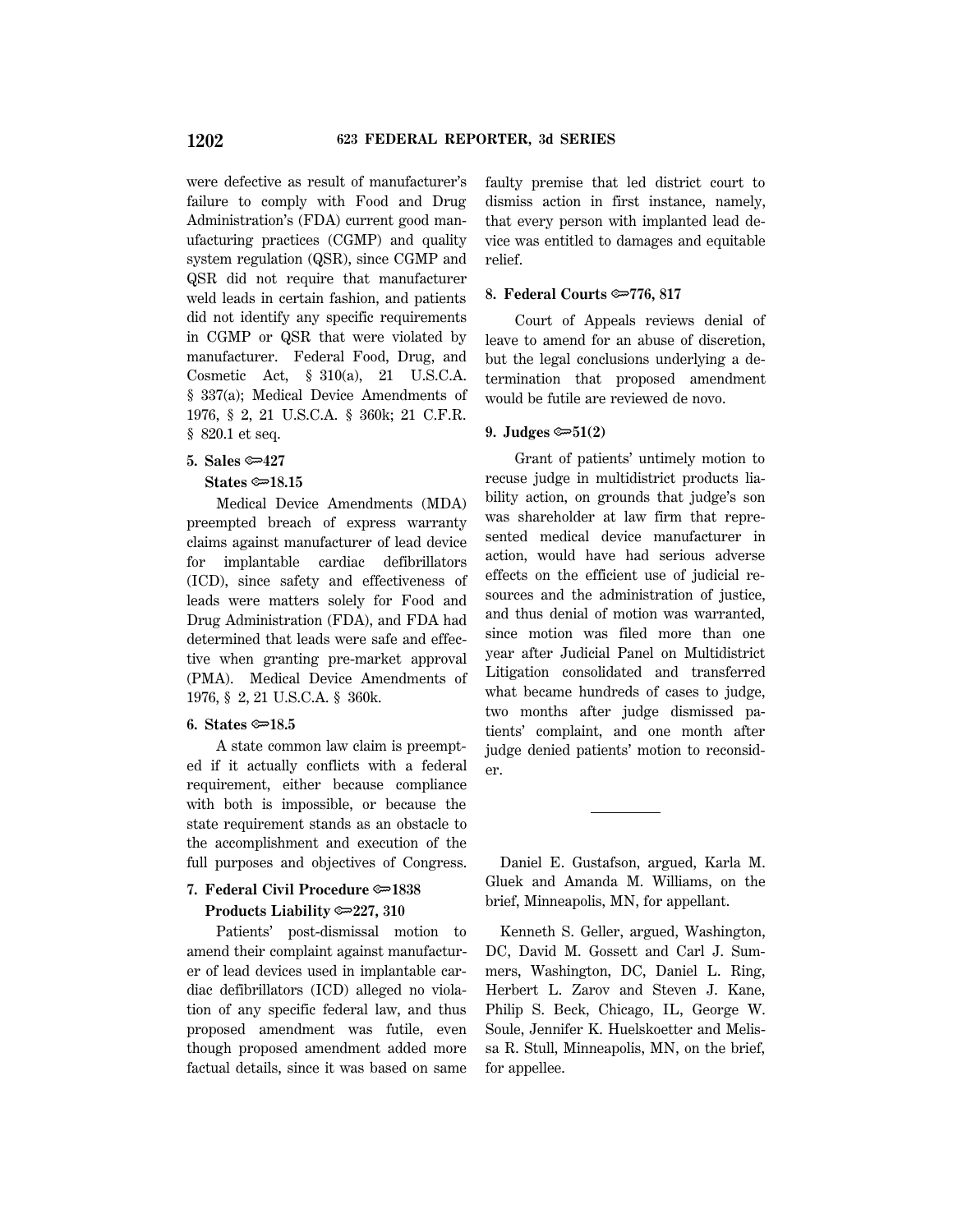Before LOKEN, MELLOY, and SHEPHERD, Circuit Judges.

LOKEN, Circuit Judge.

Defendant Medtronic, Inc., designed, manufactured, and sold the Sprint Fidelis Lead, a wire that delivers signals that allow an implantable cardiac defibrillator to detect an abnormal heart rhythm and deliver a shock to help the heart return to an appropriate rhythm. After Medtronic recalled the product in October 2007, Anna Bryant and other patients with implanted Sprint Fidelis Leads filed suits across the country against Medtronic and its affiliates (collectively, Medtronic) asserting tort and breach of warranty claims for injuries allegedly caused by the defective leads. The cases were transferred to the District of Minnesota for pretrial proceedings by the Judicial Panel on Multidistrict Litigation.

Plaintiffs filed a Master Consolidated Complaint seeking damages and equitable relief on behalf of ''all Plaintiffs who had Sprint Fidelis Leads implanted,'' asserting some twenty distinct state law causes of action including failure to warn, defective design and manufacturing, breach of express warranty, and fraud. Applying the preemption principles of *Riegel v. Medtronic, Inc.,* 552 U.S. 312, 128 S.Ct. 999, 169 L.Ed.2d 892 (2008), and the pleading principles of *Bell Atlantic Corp. v. Twombly,* 550 U.S. 544, 127 S.Ct. 1955, 167 L.Ed.2d 929 (2007), the district court **<sup>1</sup>** granted Medtronic's motion to dismiss and denied Plaintiffs' post-judgment motions for recusal and for leave to file an amended complaint. Plaintiffs appeal these rulings. We affirm.

## **I. Background**

In the Medical Device Amendments to the Federal Food, Drug and Cosmetic Act

**1.** The HONORABLE RICHARD H. KYLE, United States District Judge for the District of (''MDA''), Congress authorized the Food and Drug Administration (''FDA'') to regulate the safety and effectiveness of medical devices. The Sprint Fidelis Lead was a Class III device, one that presents a potentially unreasonable risk of injuring patients or that is used to sustain life. *See* 21 U.S.C. § 360c(a)(1)(C); *Medtronic, Inc. v. Lohr,* 518 U.S. 470, 477, 116 S.Ct. 2240, 135 L.Ed.2d 700 (1996). Before a new Class III device may be marketed, the manufacturer must assure the FDA through a rigorous Pre–Market Approval (''PMA'') process that the device is safe and effective. Once the product is approved, the manufacturer may not change its design, manufacturing process, labeling, or other attributes that would affect safety or effectiveness without filing a PMA Supplement. 21 C.F.R. § 814.39(a). The PMA Supplement is reviewed using the same standard as the original PMA. *See generally Riegel,* 552 U.S. at 315–19, 128 S.Ct. 999.

In December 1993, the FDA granted Medtronic premarket approval for the Transvene Lead System. Progressively smaller leads, such as the Sprint Quattro, were later approved in a series of PMA Supplements. In June 2004, the FDA approved a PMA Supplement for the Sprint Fidelis Lead. Patients with implanted Sprint Fidelis Leads began suffering unnecessary shocks. Dr. Robert G. Hauser of the Minneapolis Heart Institute and his colleagues investigated patient complaints, published a report finding that the Sprint Fidelis Lead was more likely to fracture than other types of leads, met with Medtronic to voice their concerns, and advised the FDA of those concerns. Despite knowing the leads were unsafe, Plaintiffs

Minnesota.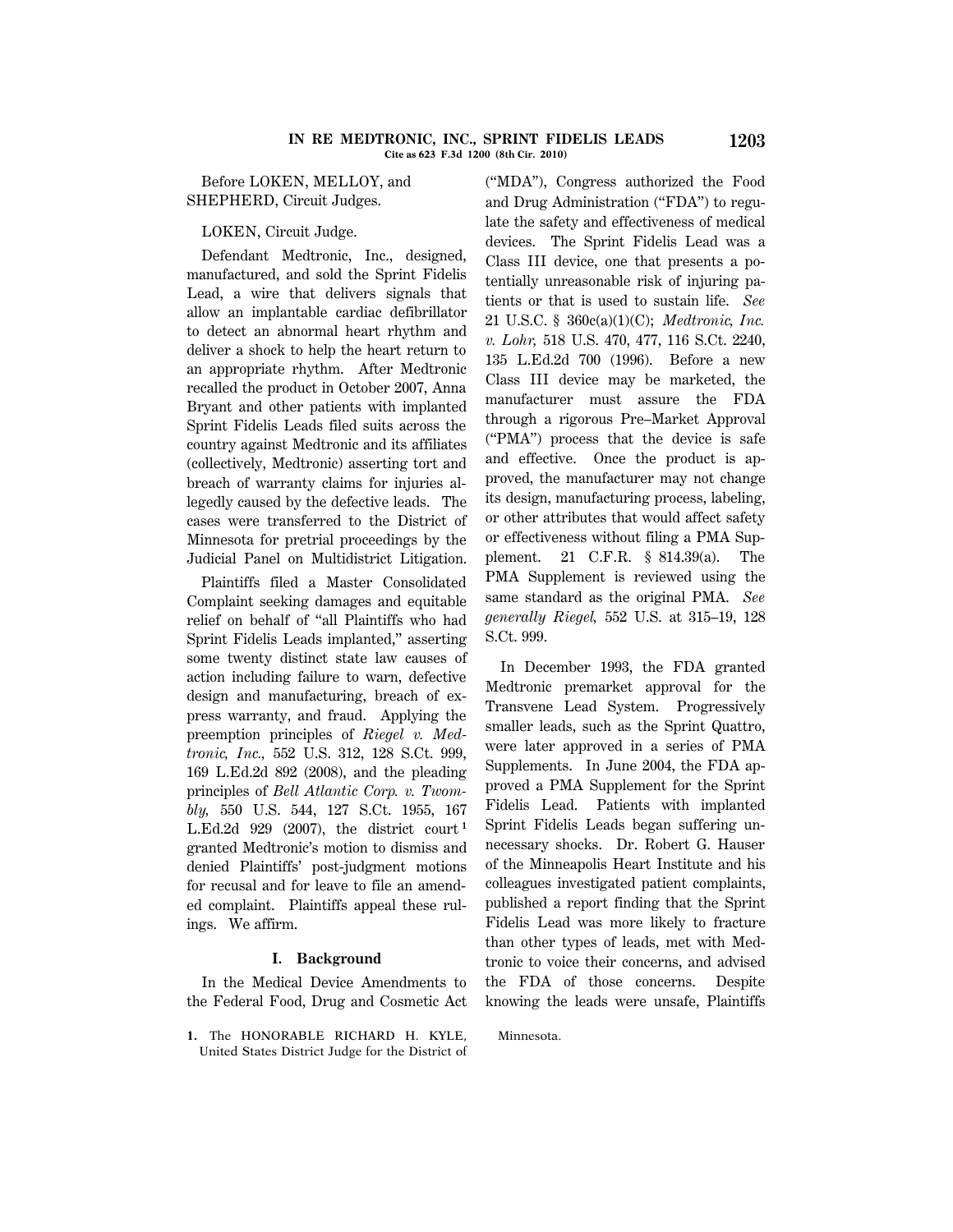allege,**<sup>2</sup>** Medtronic undertook a vigorous defense of its product that included sending a ''Dear Doctor'' letter to practitioners asserting that failures may be the result of improper surgical technique and assuring doctors that the Sprint Fidelis Leads performed as well as other Medtronic leads.

In May 2007, Medtronic applied for a PMA Supplement approving design and manufacturing changes to the Sprint Fidelis Leads without, Plaintiffs allege, advising FDA of the high rate of failures. A PMA Supplement was approved in July. Medtronic continued to sell previously manufactured Sprint Fidelis Leads, ''finally'' filed 120 adverse event reports in September, and suspended sales in early October, but doctors continued to implant Sprint Fidelis Leads. Not until October 15, 2007, did Medtronic announce a worldwide recall of the Sprint Fidelis Lead. Soon after, the FDA announced a Class I recall, the most serious type of medical device recall. These product liability lawsuits followed.

The MDA contains an express preemption provision: no State ''may establish or continue in effect with respect to a device  $\ldots$  any requirement (1) which is different from, or in addition to, any requirement applicable under this chapter to the device, and (2) which relates to the safety or effectiveness of the device or to any other matter included in a requirement applicable to the device.'' 21 U.S.C. § 360k(a).**<sup>3</sup>** In *Riegel,* the Court held that, for § 360k(a) preemption purposes, (i) FDA pre-market approval is ''federal safety review'' that results in federal ''requirements'' specific to the approved device, and (ii) common law product liability claims result in ''state requirements'' that are preempted to the extent they relate to the safety and effectiveness of the device and are ''different from, or in addition to,'' the federal requirements established by PMA approval. 552 U.S. at 322–24, 128 S.Ct. 999. However, the Court noted, § 360k ''does not prevent a State from providing a damages remedy for claims premised on a violation of FDA regulations; the state duties in such a case 'parallel,' rather than add to, federal requirements.'' *Id.* at 330, 128 S.Ct. 999.

The MDA also provides that all actions to enforce FDA requirements ''shall be by and in the name of the United States,'' 21 U.S.C. § 337(a). In *Buckman Co. v. Plaintiffs' Legal Comm.,* 531 U.S. 341, 349 n. 4, 121 S.Ct. 1012, 148 L.Ed.2d 854 (2001), the Court construed § 337(a) as barring suits by private litigants ''for noncompliance with the medical device provisions.'' Read together—

*Riegel* and *Buckman* create a narrow gap through which a plaintiff's state-law claim must fit if it is to escape express or implied preemption. The plaintiff must be suing for conduct that *violates* the FDCA (or else his claim is expressly preempted by  $\S$  360k(a)), but the plaintiff must not be suing *because* the conduct violates the FDCA (such a claim would be impliedly preempted under *Buckman* ).

*Riley v. Cordis Corp.,* 625 F.Supp.2d 769, 777 (D.Minn.2009). The contours of the parallel claim exception were not addressed in *Riegel* and are as-yet ill-defined.

**<sup>2.</sup>** For purposes of reviewing Medtronic's motion to dismiss, we assume that facts pleaded in Plaintiffs' Master Consolidated Complaint are true. *Zutz v. Nelson,* 601 F.3d 842, 846 (8th Cir.2010).

**<sup>3.</sup>** The term ''relates to'' reflects Congress's ''intent to pre-empt a large area of state law.'' *Altria Group, Inc. v. Good,* ––– U.S. ––––, 129 S.Ct. 538, 548, 172 L.Ed.2d 398 (2008).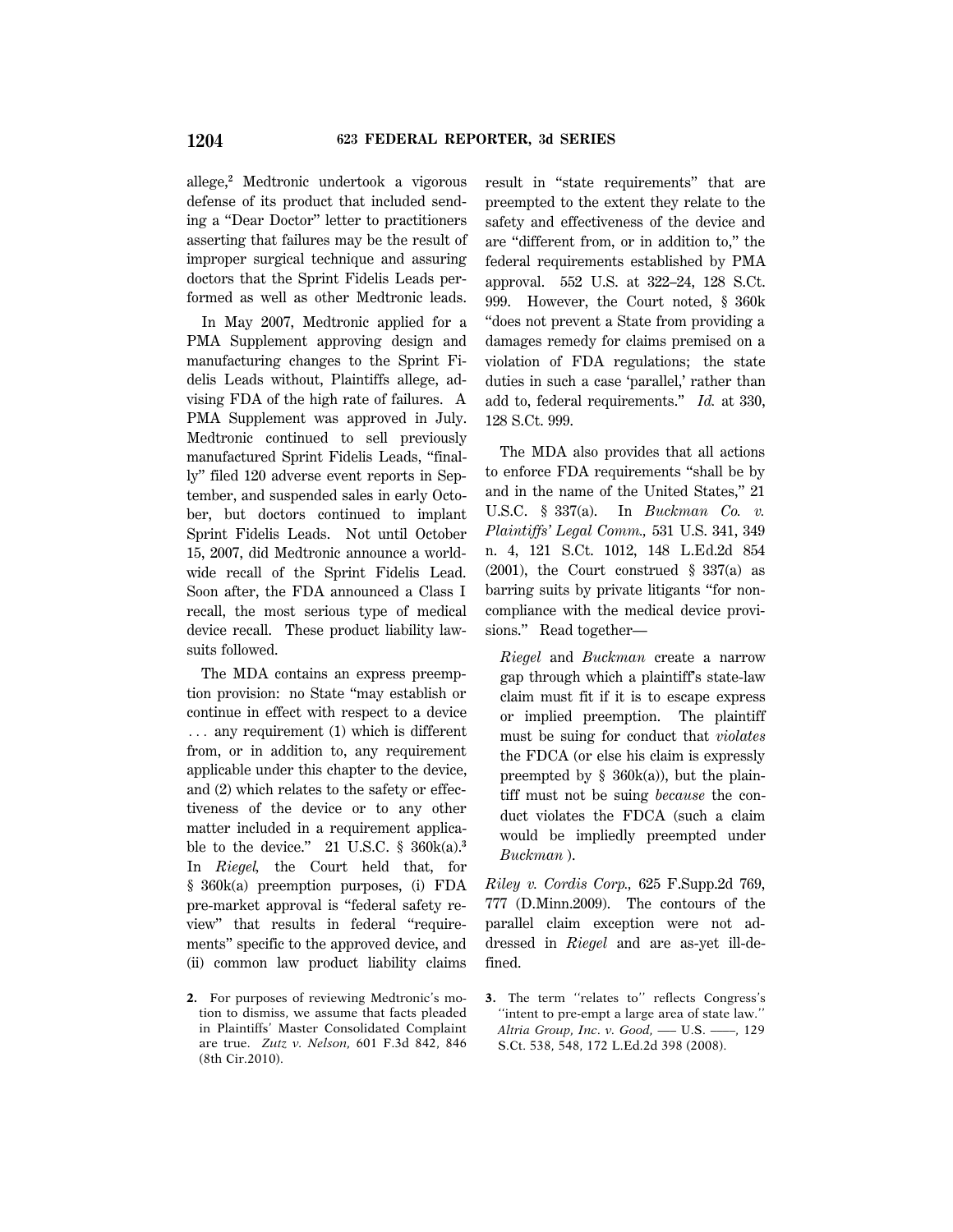#### **IN RE MEDTRONIC, INC., SPRINT FIDELIS LEADS 1205 Cite as 623 F.3d 1200 (8th Cir. 2010)**

Medtronic moved to dismiss the Master Consolidated Complaint, arguing that the claims were preempted by § 360k(a). The district court granted the motion, holding all claims preempted. *In re Medtronic, Inc. Sprint Fidelis Leads Prods. Liab. Litig.,* 592 F.Supp.2d 1147 (D.Minn. 2009) (''*Medtronic Leads* ''). Plaintiffs' product liability claims (design defect, manufacturing defect, failure to warn, breach of warranty, and fraud, among others) unquestionably relate to the safety or effectiveness of the Sprint Fidelis Lead. Thus, the crucial question on appeal is whether these claims are parallel claims that avoid preemption because they would not impose state requirements ''different from or in addition to'' the federal requirements established by PMA approval of the Sprint Fidelis Lead.**<sup>4</sup>**

### **II. Parallel Claim Issues**

**[1] A. Failure to Warn and Related Claims.** In the Master Consolidated Complaint, Plaintiffs alleged that Medtronic failed to adequately warn consumers of ''known defects'' and that the Sprint Fidelis Leads presented an unreasonably dangerous risk beyond what the ordinary consumer would reasonably expect. These claims are preempted by § 360k. The FDA's PMA approval includes specific language for Class III device labels and warnings. Plaintiffs did not allege that Medtronic modified or failed to include FDA-approved warnings. Rather, they alleged that, by reason of state law, Medtronic was required to give additional warnings, precisely the type of state requirement that is ''different from or in addition to'' the federal requirement and therefore preempted. *See Riegel,* 552 U.S. at 330, 128 S.Ct. 999.

**[2]** Even if federal law *allowed* Medtronic to provide additional warnings, as Plaintiffs alleged, any state law *imposing* an additional requirement is preempted by § 360k. ''Where a federal requirement permits a course of conduct and the state makes it obligatory, the state's requirement is in addition to the federal requirement and thus is preempted.'' *McMullen v. Medtronic, Inc.,* 421 F.3d 482, 489 (7th Cir.2005), *cert. denied,* 547 U.S. 1003, 126 S.Ct. 1464, 164 L.Ed.2d 246 (2006). Plaintiffs' reliance on *Wyeth v. Levine,* ––– U.S. ––––, 129 S.Ct. 1187, 173 L.Ed.2d 51 (2009), for a contrary rule is unavailing. *Wyeth* turned on implied conflict preemption, not express preemption, because Congress did not extend the express preemption for medical devices in § 360k to prescription drugs. *Id.* at 1200.

Plaintiffs further alleged that Medtronic was negligent in continuing to sell the original version of the Sprint Fidelis Lead after it had received FDA approval to sell a modified version. However, as the FDA did not prohibit Medtronic from continuing to sell the unmodified lead, a state requirement to that effect would be ''different from or in addition to'' the federal requirement and preempted under § 360k. Finally, Plaintiffs alleged that Medtronic failed to provide the FDA with sufficient information and did not timely file adverse event reports, as required by federal regulations. As the district court concluded, 592 F.Supp.2d at 1161, these claims are simply an attempt by private parties to enforce the MDA, claims foreclosed by § 337(a) as construed in *Buckman,* 531

**<sup>4.</sup>** In opposing Medtronic's motion to dismiss in the district court, Plaintiffs' lead argument was that Medtronic lost its federal preemption defense when the Sprint Fidelis Leads were recalled. Plaintiffs briefed this issue on ap-

peal but did not press it at oral argument. We reject the contention for the reasons stated by the district court. *Medtronic Leads,* 592 F.Supp.2d at 1155–56.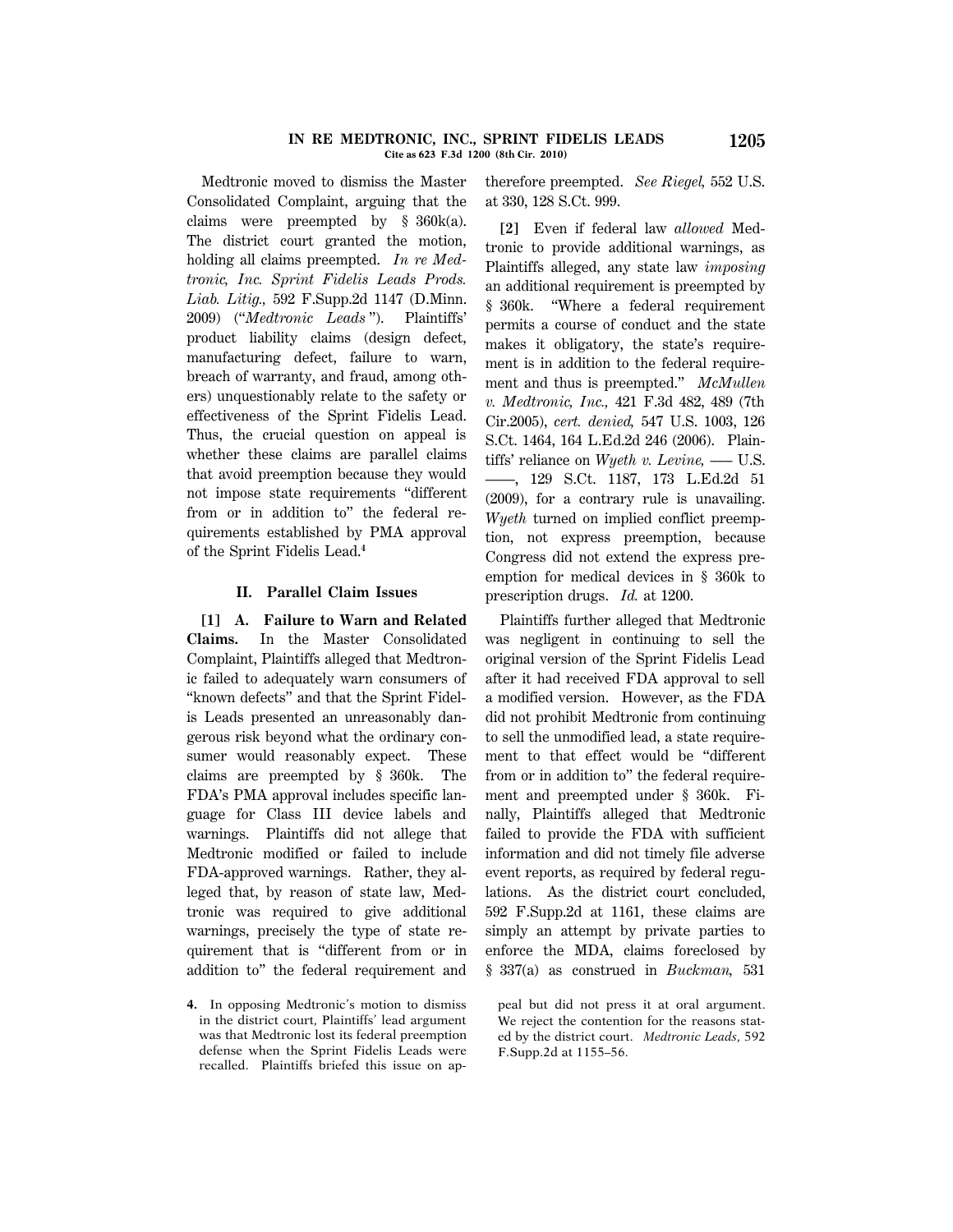U.S. at 349, 353, 121 S.Ct. 1012. *See Hughes v. Boston Scientific Corp.,* 669 F.Supp.2d 701, 710–12 (S.D.Miss.2009).

**[3] B. Design Defect Claims.** The Master Consolidated Complaint alleged that Medtronic designed the Sprint Fidelis Leads ''in a dangerous and defective condition'' and ''in a manner violative of the [MDA].'' Absent concrete allegations that the product sold by Medtronic was not the product design approved in the PMA Supplement, these are not parallel claims. Rather, they are attacks on the risk/benefit analysis that led the FDA to approve an inherently dangerous Class III device. Such claims are expressly preempted by § 360k. *See Mitchell v. Collagen Corp.,* 126 F.3d 902, 913–14 (7th Cir.1997), *cert. denied,* 523 U.S. 1020, 118 S.Ct. 1300, 140 L.Ed.2d 467 (1998). ''State tort law that requires a manufacturer's [Class III device] to be safer, but hence less effective, than the model the FDA has approved disrupts the federal scheme.'' *Riegel,* 552 U.S. at 325, 128 S.Ct. 999.

**[4] C. Manufacturing Defect Claims.** Plaintiffs assert that the Sprint Fidelis Leads were defectively manufactured because Medtronic used unreliable direct resistance spot welding to affix the device's cables to electrodes. Count II of the Master Consolidated Complaint further alleged that ''facilities or controls used by [Medtronic] in the manufacture, packing, storage, or installation of the Sprint Fidelis Leads were not in conformity with applicable requirements'' of the MDA. In opposing Medtronic's motion to dismiss, Plaintiffs explained to the district court that the referenced ''applicable requirements'' were FDA Current Good Manufacturing Practices (''CGMPs'') found in the Quality System Regulations applicable to all medical devices. *See* 21 C.F.R. Part 820.

The district court concluded that Plaintiffs' general allegations of failure to comply with CGMPs—practices that FDA has described as ''an umbrella quality system'' providing ''general objectives'' for all device manufacturers—do not save these claims from preemption under § 360k because Plaintiffs failed to identify any specific federal requirement in the PMA approval for the Sprint Fidelis Leads that forms the basis for an unpreempted parallel claim. By contrast, the court noted, the plaintiff in *Rollins v. St. Jude Medical,* 583 F.Supp.2d 790, 799–800 (W.D.La. 2008), alleged that the Class III device manufacturer failed to comply with the device's specific PMA requirements. As a result, the court concluded, 592 F.Supp.2d at 1157–59, Plaintiffs failed to allege a parallel manufacturing defect claim with the detail required by *Twombly,* 550 U.S. at 555, 127 S.Ct. 1955 (''[A] plaintiff's obligation to provide the 'grounds' of his 'entitle[ment] to relief' requires more than labels and conclusions, and a formulaic recitation of the elements of a cause of action will not do.''). *Accord Ashcroft v. Iqbal,* ––– U.S. ––––, 129 S.Ct. 1937, 1951, 173 L.Ed.2d 868 (2009).

On appeal, Plaintiffs primarily argue that the district court's application of *Twombly* in this case held them to an impossible pleading standard because the FDA's specific federal manufacturing requirements are set forth in the agency's PMA approval files that are accessible, without discovery, only to Medtronic and to the FDA. This argument—which focuses on the timing of the preemption ruling—would have considerable force in a case where a specific defective Class III device injured a consumer, and the plaintiff did not have access to the specific federal requirements in the PMA prior to commencing the lawsuit. *Compare Braden v. Wal–Mart Stores, Inc.,* 588 F.3d 585, 598 (8th Cir.2009) (while plaintiffs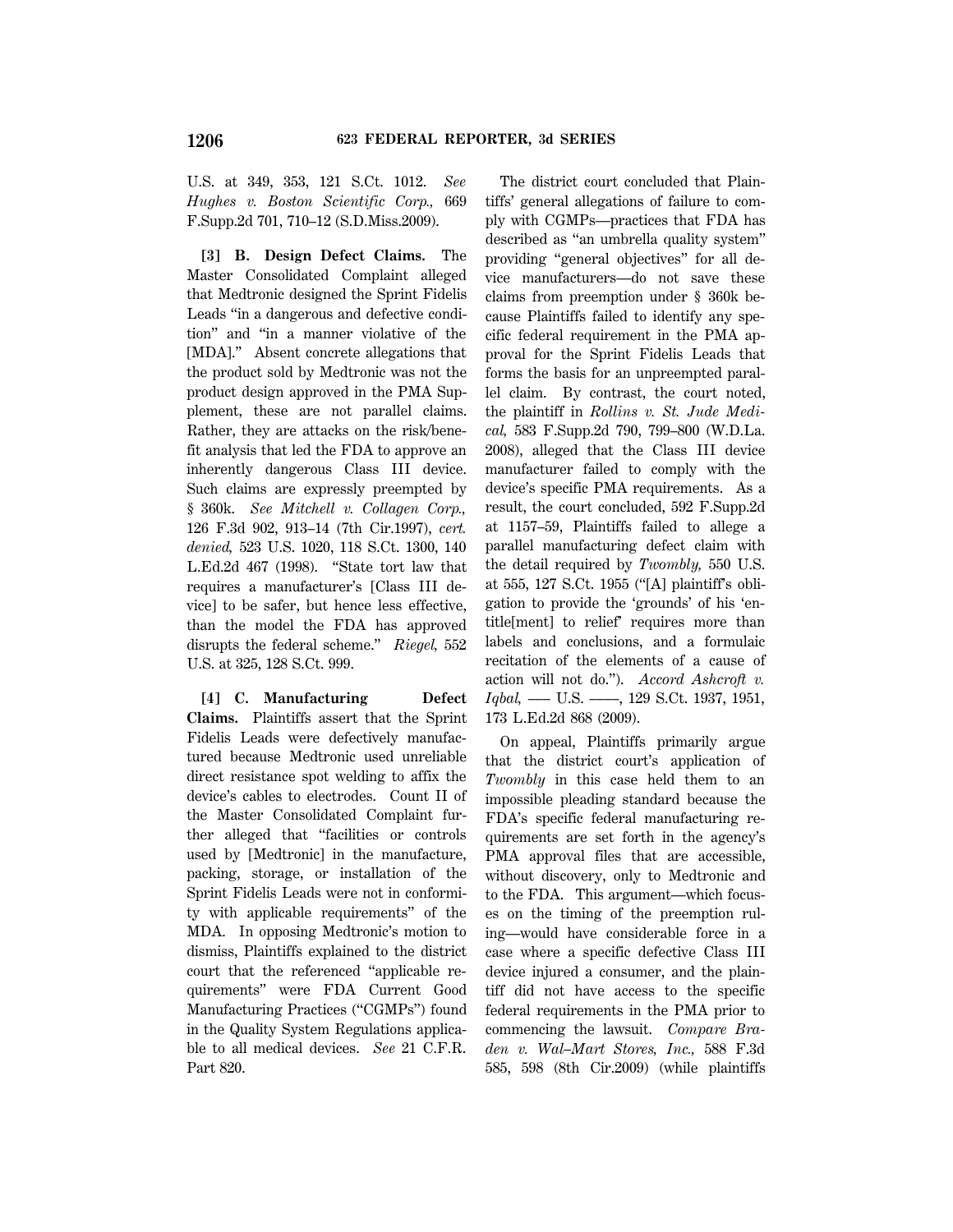#### **IN RE MEDTRONIC, INC., SPRINT FIDELIS LEADS 1207 Cite as 623 F.3d 1200 (8th Cir. 2010)**

''must offer sufficient factual allegations to show that he or she is not merely engaged in a fishing expedition or strike suit, we must also take account of their limited access to crucial information.'').**<sup>5</sup>**

But that is not the case Plaintiffs presented to the district court. Plaintiffs alleged that state law entitles *every* person who has an implanted Sprint Fidelis Lead to damages (for emotional distress) and to equitable relief (monitoring or implanting of a replacement device) because all Sprint Fidelis Leads have an unreasonably high risk of fracture failure. In the district court, Plaintiffs conceded that the PMA Supplement doubtless authorized the use of spot welding, and they specifically disclaimed the need for discovery in opposing Medtronic's motion to dismiss. Thus, *as pleaded and argued,* the manufacturing defect claims are not parallel, they are a frontal assault on the FDA's decision to approve a PMA Supplement after weighing the product's benefits against its inherent risks. On this record, the district court properly concluded these claims are preempted.

At oral argument, Plaintiffs posited a hypothetical case in which the plaintiffs could not know without discovery that every Class III device was defectively manufactured because the PMA approval required 400 degree welds but the manufacturer used a 300 degree welding process. This hypothetical well illustrates the care that courts must exercise in applying *Riegel's* parallel claim principle at the pleading stage, particularly to manufacturing defect claims. But here, Plaintiffs simply failed to adequately plead that Medtronic violated a federal requirement specific to the FDA's PMA approval of this Class III device. The district court did not abuse its discretion in denying Plaintiffs' motion to reconsider the dismissal order and grant their belated request for discovery to see if they could find such a requirement. *Medtronic Leads,* 2009 WL 294353 at \*3 (D.Minn. Feb.5, 2009).

# **III. Breach of Express Warranty Claims**

**[5]** In the Master Consolidated Complaint, Plaintiffs alleged the breach of express warranties that Sprint Fidelis Leads ''were safe, effective, fit and proper for their intended use.'' The district court concluded that these claims are preempted because ''the safety and effectiveness of the leads are matters solely for the FDA, and because the FDA determined that the leads were safe and effective.'' *Medtronic Leads,* 592 F.Supp.2d at 1164. On appeal, Plaintiffs argue that express warranties are not state ''requirements'' preempted by § 360k because ''the 'requirement[s]' imposed by an express warranty claim are not 'imposed under State law,' but *by the warrantor.*'' *Cipollone v. Liggett Group, Inc.,* 505 U.S. 504, 525, 112 S.Ct. 2608, 120 L.Ed.2d 407 (1992) (plurality opinion) (emphasis in original).

**[6]** Though *Cipollone* construed a different, narrower express preemption provision, the opinion suggests that breach of express warranty claims are not expressly preempted by § 360k. *See In re Medtronic, Inc., Implantable Defibrillators Litig.,*

**<sup>5.</sup>** At oral argument, Medtronic argued Plaintiffs' claims fail because the FDA did not find any violation of federal requirements. Without question, a prior FDA enforcement action is relevant to whether a plaintiff has adequately pleaded a parallel claim against a Class III device manufacturer. *See Purcel v.*

*Advanced Bionics Corp.,* 2008 WL 3874713 at \*2 (N.D.Tex. Aug. 13, 2008). But the absence of FDA enforcement does not preclude the assertion of parallel claims and therefore is relevant only at the summary judgment stage or at trial.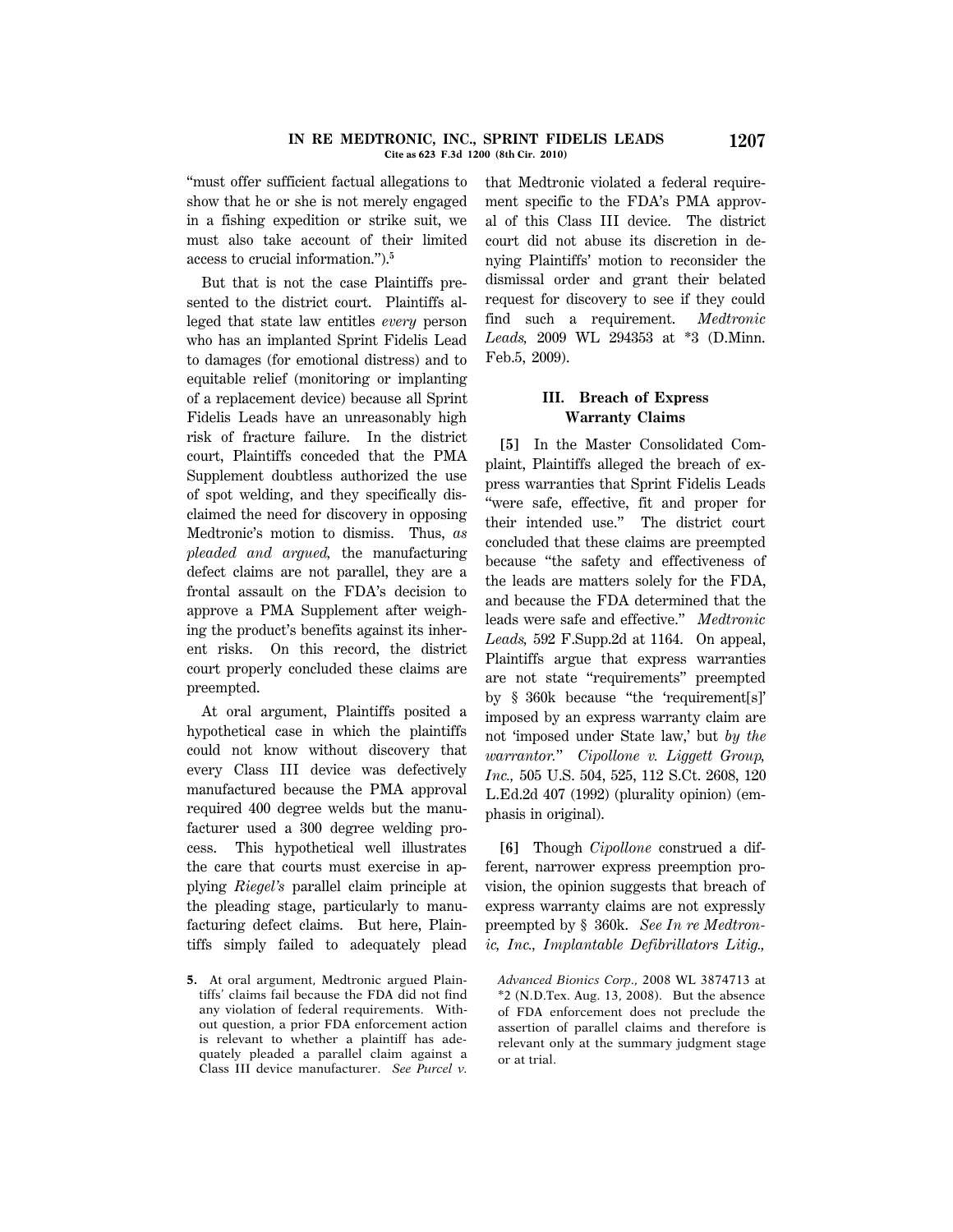465 F.Supp.2d 886, 898 (D.Minn.2006); *contra Parker v. Stryker Corp.,* 584 F.Supp.2d 1298, 1303 (D.Colo.2008). However, we need not decide that issue. To succeed on the express warranty claim asserted in this case, Plaintiffs must persuade a jury that Sprint Fidelis Leads were not safe and effective, a finding that would be contrary to the FDA's approval of the PMA Supplement. A state common law claim is preempted if it "actually conflicts with the federal requirement—either because compliance with both is impossible, or because the state requirement stands as an obstacle to the accomplishment and execution of the full purposes and objectives of Congress.'' *Lohr,* 518 U.S. at 507, 116 S.Ct. 2240 (Breyer, J., concurring) (quotations and citations omitted). The MDA in § 360k expressly prohibits States from imposing requirements "in addition to" federal requirements. The district court correctly concluded that this express warranty claim interferes with the FDA's regulation of Class III medical devices and is therefore conflict preempted. *See Gomez v. St. Jude Medical Daig Div., Inc.,* 442 F.3d 919, 932 (5th Cir.2006); *cf. Pet Quarters, Inc. v. Depository Trust & Clearing Corp.,* 559 F.3d 772, 780–81 (8th Cir.2009).

## **IV. Denial of Leave to Amend**

**[7, 8]** Following the district court's dismissal of their claims and denial of their motion to reconsider, Plaintiffs moved for leave to file an 85–page Revised Amended Master Consolidated Complaint. The district court denied the motion because (i) Plaintiffs did not seek leave to amend before the adverse dismissal ruling, (ii) many of the allegedly newly-discovered facts were available before they filed the Master Consolidated Complaint, and (iii) ''even if not untimely the Court would deny Plaintiffs' Motion because the proposed amendments would be futile.'' *Medtronic Leads,*

2009 WL 1361313 at \*1–2 (D.Minn. May 12, 2009). Plaintiffs appeal that ruling. We review denial of leave to amend for an abuse of discretion, but the legal conclusions underlying a determination of futility are reviewed *de novo. In re NVE Corp. Sec. Litig.,* 527 F.3d 749, 752 (8th Cir. 2008).

Post-dismissal motions to amend are disfavored. *United States ex rel. Roop v. Hypoguard USA, Inc.,* 559 F.3d 818, 824 (8th Cir.2009). The untimeliness factor is particularly acute in this case because Plaintiffs did not seek leave to amend until after they failed to persuade the district court to reconsider its dismissal order. On the merits of their motion, though the proposed amended complaint added more factual details, it again alleged no violation of a specific federal requirement. The amended complaint continued to allege that every person with an implanted Sprint Fidelis Lead is entitled to damages and equitable relief, the frontal assault on the FDA's PMA approval that resulted in the district court's dismissal. After careful review of the proposed amended complaint, we agree with the district court's futility ruling; the court did not abuse its discretion in denying the post-judgment motion to amend. *See Briehl v. General Motors Corp.,* 172 F.3d 623, 629–30 (8th Cir.1999).

#### **V. The Recusal issue**

**[9]** More than one year after the Judicial Panel on Multidistrict Litigation consolidated and transferred what became hundreds of cases to Judge Kyle for pretrial purposes, two months after Judge Kyle dismissed the Master Consolidated Complaint, and one month after he denied the motion to reconsider, Plaintiffs filed a Motion for Recusal based upon the fact that Judge Kyle's son, Richard Kyle, Jr., is a shareholder at Fredrikson & Byron, a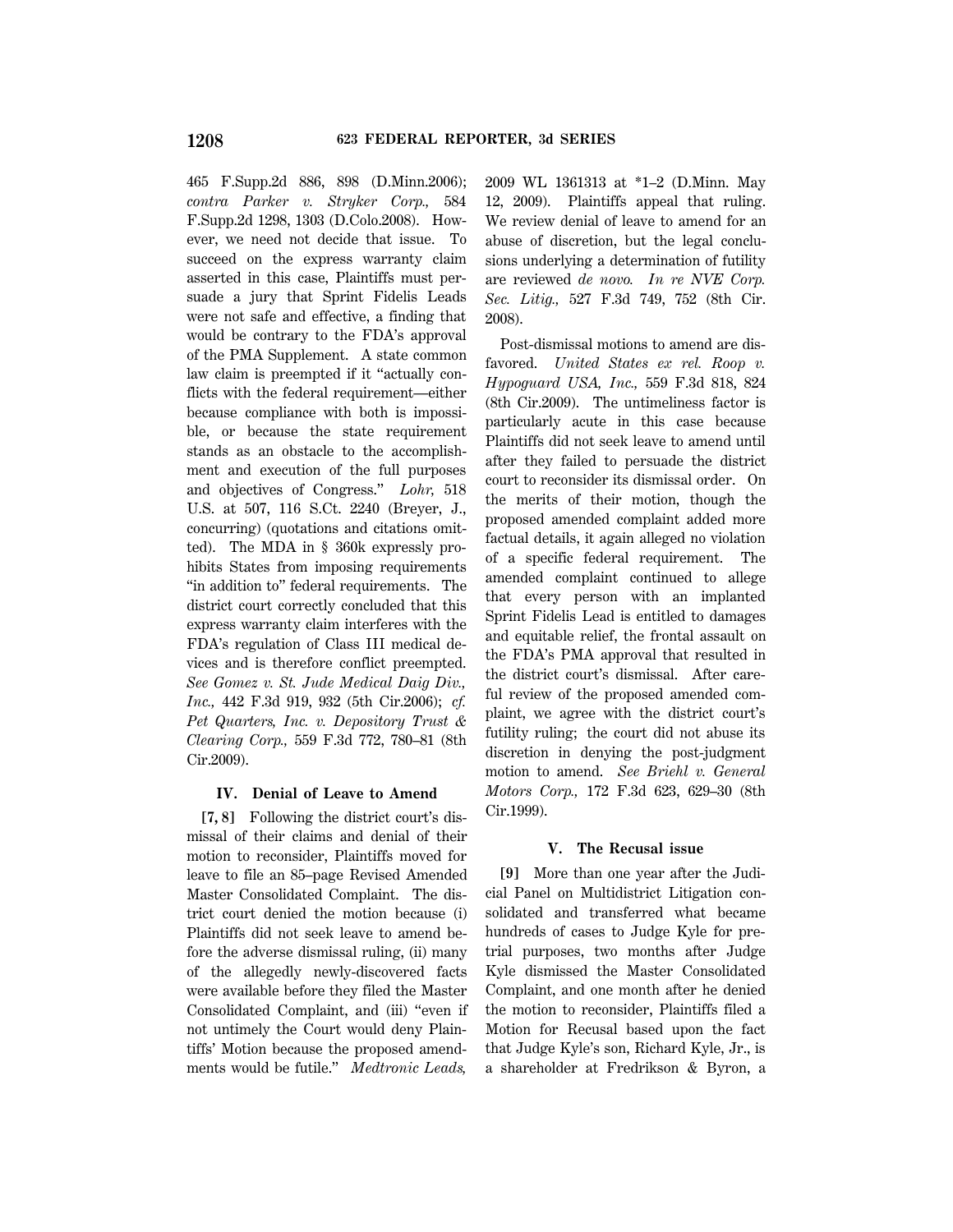#### **IN RE MEDTRONIC, INC., SPRINT FIDELIS LEADS 1209 Cite as 623 F.3d 1200 (8th Cir. 2010)**

Minneapolis law firm that represents Medtronic in other matters. Fredrikson & Byron did not represent Medtronic in any matter relating to the Sprint Fidelis Leads. Mr. Kyle Jr. has a criminal defense practice and has never worked on a case on behalf of Medtronic. Judge Kyle denied the motion after thoroughly reviewing the governing law, the facts relevant to the recusal issue, and the ''prudential considerations'' militating against recusal. *Medtronic Leads,* 601 F.Supp.2d 1120 (D.Minn.2009). Plaintiffs appeal that ruling.

Plaintiffs knew, or with due diligence could have known, that Medtronic is a significant client of Fredrikson & Byron, and that Judge Kyle's son is a shareholder of the firm, before the Judicial Panel transferred this litigation to Judge Kyle. Thus, the recusal motion was untimely. It was also a device ''interposed for suspect tactical and strategic reasons'' following the district court's adverse rulings. *In re Kansas Public Employees Retirement System,* 85 F.3d 1353, 1360 (8th Cir.1996). As the grant of such a belated motion would have serious adverse effects on the efficient use of judicial resources and the administration of justice, ''on this basis alone, the district court's  $\ldots$  denial of the recusal motion is affirmed.'' *Tri–State Fin., LLC v. Lovald,* 525 F.3d 649, 654 (8th Cir.), *cert. denied,* ––– U.S. ––––, 129 S.Ct. 630, 172 L.Ed.2d 610 (2008). We reject, summarily, Plaintiffs' additional contention that Judge Kyle's response to press inquiries concerning the recusal motion would cause a reasonable person to question his impartiality in these proceedings. *See* 28 U.S.C. § 455(a). *Cf. White v. Nat'l Football League,* 585 F.3d 1129, 1138–41 (8th Cir.2009); *United States v. Fortier,* 242 F.3d 1224, 1229–30 (10th Cir.), *cert. denied,* 534 U.S. 979, 122 S.Ct. 409, 151 L.Ed.2d 310 (2001).

The judgment of the district court is affirmed. Medtronic's motion to file an oversized 28(j) letter is granted.

MELLOY, Circuit Judge, Concurring in Part and Dissenting in Part.

I.

I concur with the majority except as to the dismissal of the manufacturing-defect claim and the related issues of the denial of the plaintiff's discovery request and motion to amend. On these issues, I would reverse and remand for limited discovery and the opportunity to amend the master consolidated complaint.

I would hold the specificity requirements of *Twombly* must be applied in a practical manner that recognizes the parties' relative access to information necessary to articulate claims with specificity. Here, as described by the majority and determined by the district court, the parallel state claim that may escape preclusion under § 360k requires the plaintiffs to prove Medtronic failed to manufacture the Sprint Fidelis Leads in compliance with the requirements set forth in the confidential PMA and supplemental PMAs. To apply *Twombly* rigidly without permitting discovery as to these documents effectively creates an impossible-to-achieve specificity requirement. I do not believe the Court intended *Twombly* to create this type of insurmountable hurdle. Rather, I believe the application of *Twombly* must be pragmatic. Here, that means requiring only a degree of specificity that may be achieved without use of the confidential documents. After discovery—an interrelated issue discussed below—a court reasonably and consistently with *Twombly* may demand more from plaintiffs in the articulation of their claims.

Regarding the discovery request and the motion to amend, I would hold, in the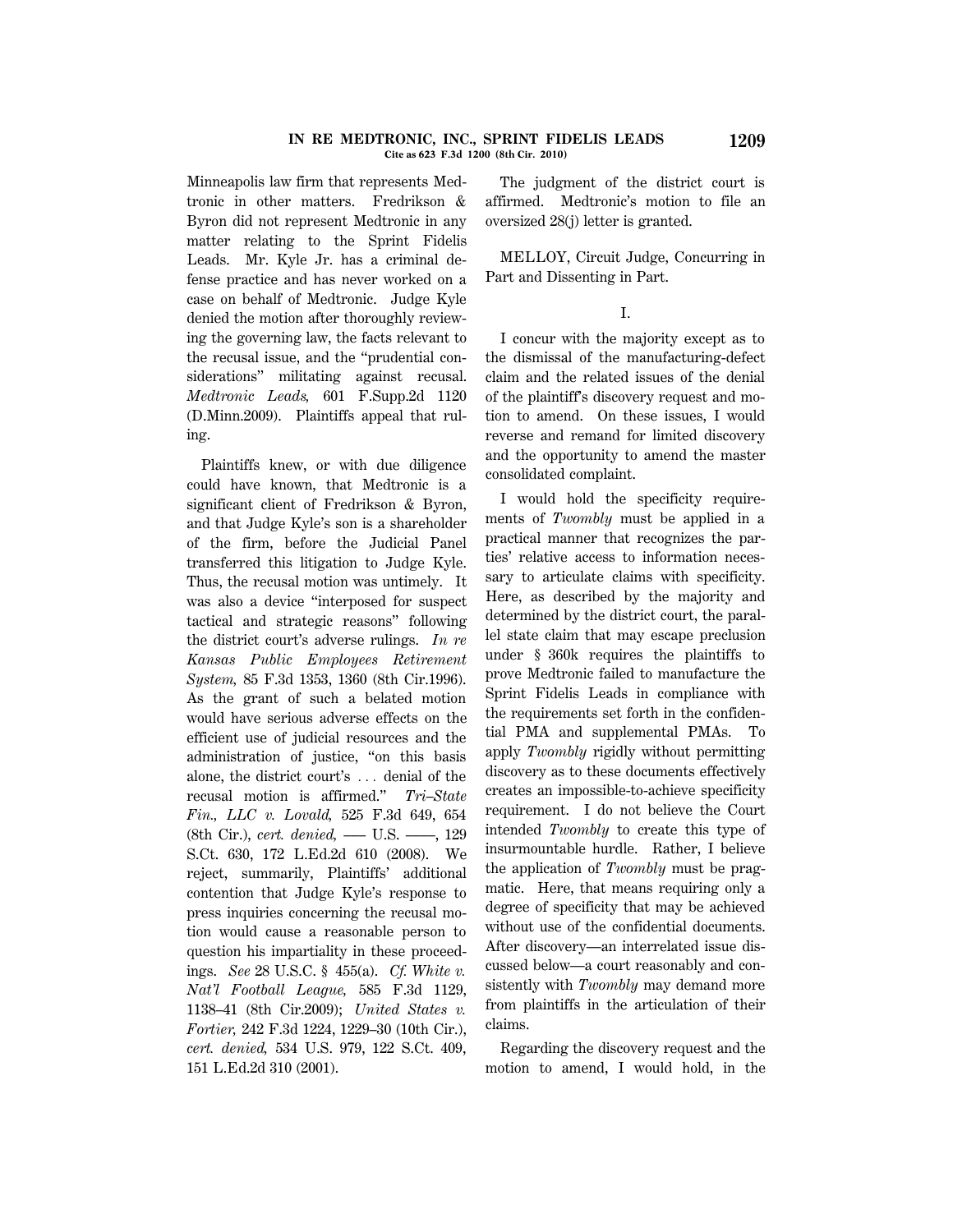context of the present case, that it was an abuse of discretion to deny the request and motion. I emphasize that the requested discovery would be quite limited and impose virtually no burden on the defendants. What the plaintiffs seek, in fact, they already possess in redacted form: the PMA and supplemental PMAs. What they require is an unredacted copy of these clearly identified documents that undisputedly rest in the possession of the FDA and Medtronic. This case does not raise the specter of burdensome and speculative discovery proceedings as referenced in *Twombly* and bears no resemblance to the discovery-related parade of horribles described with rhetorical flare in the defendant's brief. The plaintiffs here do not seek a fishing expedition in order to discover possible claims, and they have not asked for anything resembling a protracted and expensive discovery process.

The defendants argue the plaintiffs did not ask for discovery until after the district court's initial grant of the motion to dismiss. The majority states the plaintiffs disclaimed the need for discovery and concludes with no discussion that the district court did not abuse its discretion ''in denying ... [the plaintiff's] belated request for discovery.'' I disagree. Early in this matter, at least one attorney had strongly urged the court to allow discovery. Later, the plaintiffs represented in a status conference that discovery would not be needed *unless the motion rested on information outside the pleadings.* By applying *Twombly* in a manner that requires the plaintiffs to first obtain PMAs and specifically articulate claims through reference to deviations from manufacturing requirements as set forth in the PMAs, the district court necessarily brought the PMAs into the case. Doing so advanced the motion to dismiss beyond the mere pleadings. Accordingly, I view the record as showing that the plaintiffs had indicated discovery would be needed in this exact situation.

Unfortunately, the plaintiffs did not know until after the district court dismissed their complaint that the viability of their manufacturing-defect claims at the pleading stage would rest wholly upon the contents of the PMAs. When this disputed legal issue was clarified through the district court's application of *Twombly* in its preemption decision, plaintiffs sought the opportunity to review the documents that were made outcome determinative by the district court's dismissal order. Only review of these documents could empower the plaintiffs to amend their pleadings in a manner consistent with the district court's interpretation of the preemption/parallel claim doctrine.

The combination of the rigid application of *Twombly* and the now-articulated parallel claim exception to § 360k preemption have, in these cases, led to the dismissal of over two hundred potentially meritorious lawsuits on a technicality. I view this as unjust in this evolving and complex area of the law. It is particularly inappropriate where all that is required to avoid this result is the grant of a request for focused discovery that will involve truly de minimis costs. In some case, concerns for efficient case administration may dictate a result like that reached today. Efficiency cannot rule the day, however, when plaintiffs seek only the disclosure of clearly identified documents undisputedly held by the defendants.

### II.

Supplemental PMAs impose requirements specific to individual devices based on manufacturers' submissions to the FDA. *Riegel,* 552 U.S. at 323, 128 S.Ct. 999. ''And while the FDA does not require that a device allowed to enter the market as a substantial equivalent take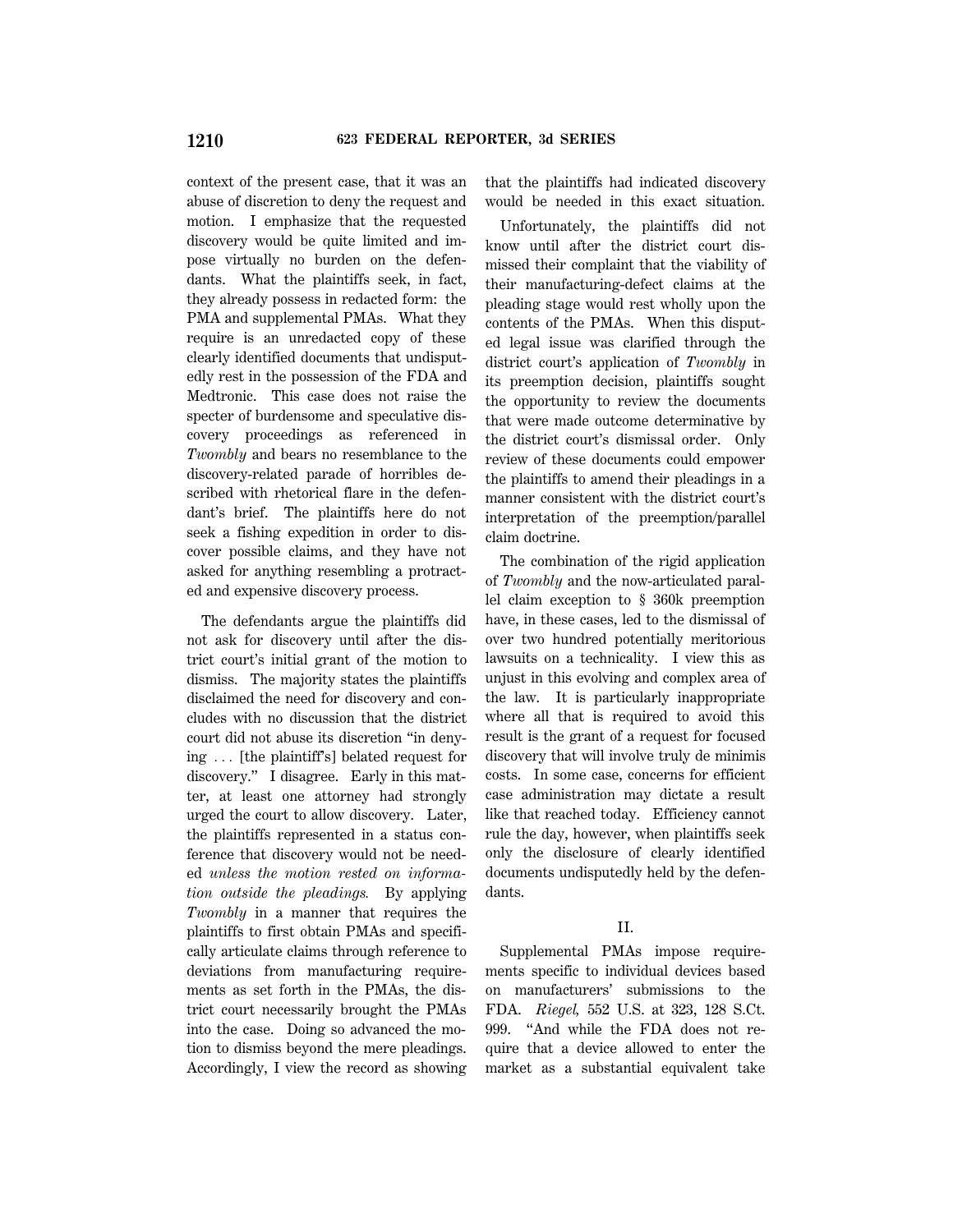#### **IN RE MEDTRONIC, INC., SPRINT FIDELIS LEADS 1211 Cite as 623 F.3d 1200 (8th Cir. 2010)**

any particular form for any particular reason, the FDA requires a device that has received premarket approval to be made with almost no deviations from the specifications in its approval application, for the reason that the FDA has determined that the approved form provides a reasonable assurance of safety and effectiveness.'' *Id.* (internal quotations and citation omitted); *see also* 21 C.F.R. § 814.80 (''A device may not be manufactured, packaged, stored, labeled, distributed, or advertised in a manner that is inconsistent with any conditions to approval specified in the PMA approval order for the device."); *id.*  $\frac{1}{5}$  820.70(a) (''Each manufacturer shall develop, conduct, control, and monitor production processes to ensure that a device conforms to its specifications.'').

The plaintiffs allege (mostly in their amended master complaint) that they were injured because the Sprint Fidelis Leads failed to conform to the device's specifications. At a general level, this is a classic example of a ''parallel'' state-law claim because the plaintiffs' claim does not seek relief based on some duty or requirement specific to the Sprint Fidelis Leads beyond what is imposed by federal law. The district court recognized this type of claim as a ''back door for plaintiffs'' that was left

**6.** The Sixth Circuit, pre-*Twombly,* explained that a manufacturer's submissions to the FDA are critical to discerning what requirements are applicable to a medical device:

It is true that in granting approval for a Class III device, the FDA does not set forth the reasons justifying its decision. Impliedly, however, the FDA has relied upon both the PMA submission approved for the original Class III device and the PMA Supplement providing specific information on the proposed modification in question. These specific submissions form the basis of the FDA's approval of the PMA Supplement. Thus, we conclude the specific requirements applicable to the Model 4004M include the entire relevant PMA and accompanying PMA Supplement, rather than ceropen by *Riegel. See generally Miller v. DePuy Spine, Inc.,* 638 F.Supp.2d 1226, 1230 (D.Nev.2009) (''Only a departure from such FDA-approved specifications could conceivably escape preemption $\ldots$ "). In general, plaintiffs attempting to the fit into this narrow category nearly always rely on the manufacturer's submissions to the FDA.**<sup>6</sup>**

The present plaintiffs do not allege how the Sprint Fidelis Leads failed to conform to FDA-approved specifications. Instead, they assert that they ''cannot specify the requirements because filings with the FDA are confidential.'' **<sup>7</sup>** Thus, the discovery issue on appeal is intertwined with the question of the sufficiency of the pleadings. The question with regard to the motion to dismiss, therefore, is whether the plaintiffs must allege that the Sprint Fidelis Leads violated a particular and confidential FDAapproved specification.

The district court held that the plaintiffs' ''conclusory allegation'' about FDAapproved specifications ''fails to pass muster.'' I view this holding as failing to take into account the practical difficulties inherent in situations, like this, where the ''crucial information  $\ldots$  tend[s] systematically to be in the sole possession of the defen-

tain portions thereof. In the case of the Model 4004M, then, the information submitted to and approved by the FDA in both the Model 4003 PMA and as modified by the Model 4004M PMA Supplement comprise the specific federal requirements applicable to Medtronic's Model 4004M pacemaker lead.

*Kemp v. Medtronic, Inc.,* 231 F.3d 216, 228 (6th Cir.2000).

**7.** Federal regulations provide that the information about a PMA applicant's ''[m]anufacturing methods or processes, including quality control procedures'' generally are not available for public disclosure unless that information has been previously disclosed to the public. 21 C.F.R. § 814.9(h)(1).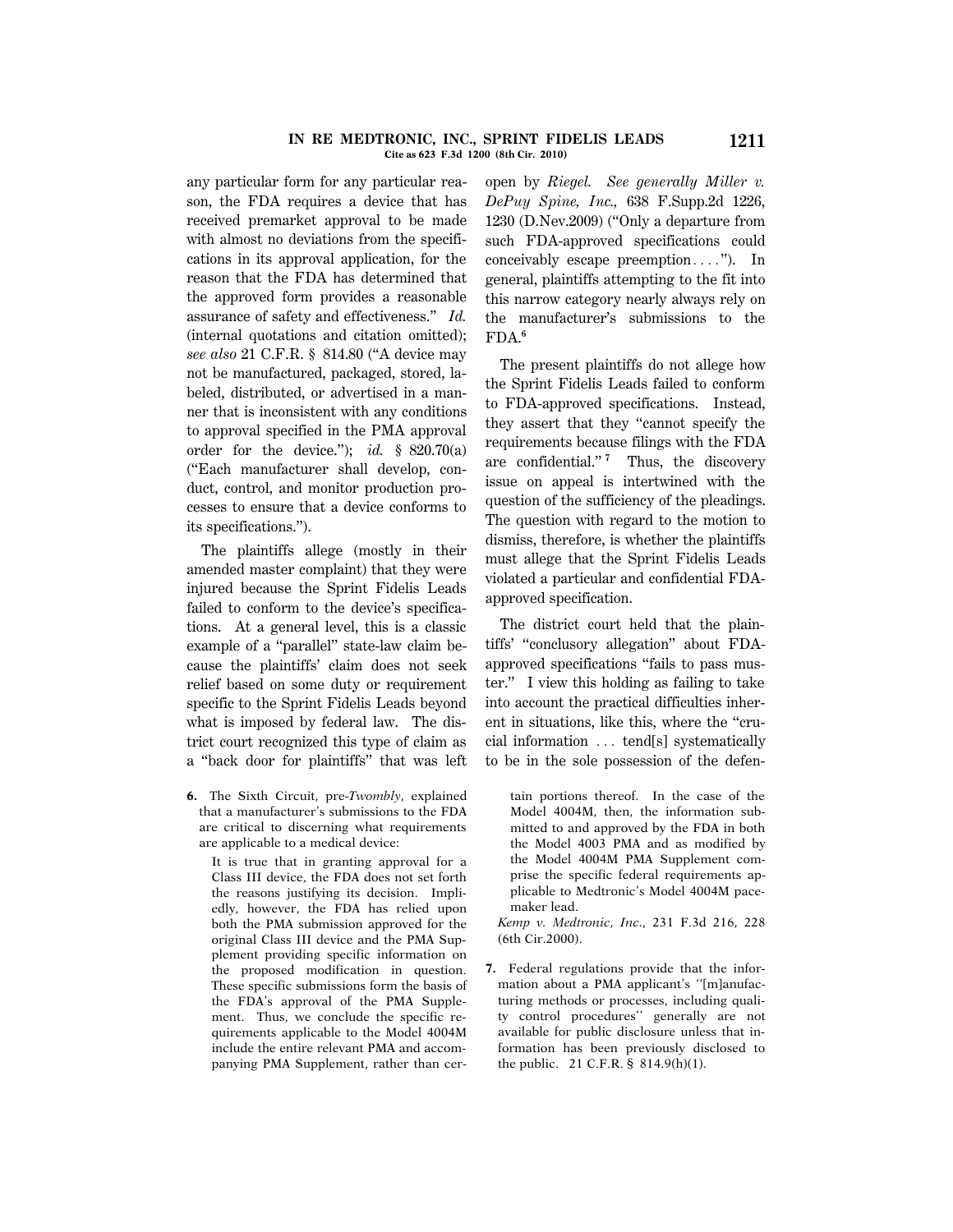dants...." *Braden v. Wal–Mart Stores, Inc.,* 588 F.3d 585, 598 (8th Cir.2009) (describing a similar information imbalance in certain ERISA actions). In *Braden,* our court reversed a dismissal on the pleadings and called for ''careful and holistic evaluation of ... factual allegations" where defendants were in sole possession of facts necessary to state claims with particularity. In my view, this ''careful and holistic evaluation'' should accommodate the possibility of limited discovery when the subject matter at hand makes clear that the discovery burden will be slight.

In *Hofts v. Howmedica Osteonics Corp.,* 597 F.Supp.2d 830, 838 (S.D.Ind.2009), for example, the court refused to use *Twombly* to cut off manufacturing-defect claims articulated in a manner almost identical to those in the present case. There, in fact, the court commented on the district court's order from the present case, suggesting that it is ''an unusually stringent application of *Twombly* and Rule 8 of the Federal Rules of Civil Procedure at the motion to dismiss stage.'' *Id.* The court explained:

Manufacturing defect claims are not subject, for example, to the "particularity'' pleading requirements of Rule 9. By way of comparison, in *Lohr*, the Supreme Court reversed dismissal of similar claims, even though ''the precise contours of their theory of recovery have not yet been defined,'' because it was clear that the plaintiffs allegations ''may include claims that Medtronic has, to the extent that they exist, violated FDA regulations.'' 518 U.S. at 495 [116 S.Ct. 2240].

*Id.* In *Hofts,* the plaintiff ''brought claims premised on Howmedica's alleged failure to manufacture the [device] in accordance with the PMA issued by the FDA.'' *Id.* Ultimately, that court held the allegations—virtually identical to the present allegations—sufficient to state a claim.

I agree with the court in *Hofts* because its pragmatic approach does not turn *Twombly* into an insurmountable hurdle for plaintiffs. Importantly, submissions to the FDA for PMAs and supplemental PMAs are confidential, and, as in the present case, redacted copies obtained through Freedom of Information Act requests are not always adequate to supply plaintiffs with the manufacturing requirements critical to articulate a non-preempted claim. If plaintiffs must allege that the defendant violated a particular FDA-approved specification before discovery, then it is difficult to appreciate how any plaintiff will ever be able to defeat a Rule 12(b)(6) motion. In essence, application of *Twombly* in this manner eliminates the remaining exception to § 360k preemption.

The basic principle I would apply recognizes, simply and fairly, that a plaintiff's pleading burden should be commensurate with the amount of information available to them. This is not an unorthodox approach. *See Michaels Bldg. Co. v. Ameritrust Co., N.A.,* 848 F.2d 674, 680 (6th Cir.1988) (''Courts have held that the [Rule 9(b) particularity requirement] may be relaxed where information is only within the opposing party's knowledge. Especially in a case in which there has been no discovery, courts have been reluctant to dismiss the action where the facts underlying the claims are within the defendant's control.'') (internal citations omitted). Most of the arguments that would militate against this approach rely upon the risk that discovery will create unnecessary burdens for defendants and permit unworthy plaintiffs to file frivolous suits merely to fish for possible claims. *See, e.g., United States ex rel. Joshi v. St. Luke's Hosp., Inc.,* 441 F.3d 552, 559 (8th Cir.2006) (rejecting a request for discovery in the context of a qui tam action and rejecting a request to relax Rule 9(b)'s heightened particularity re-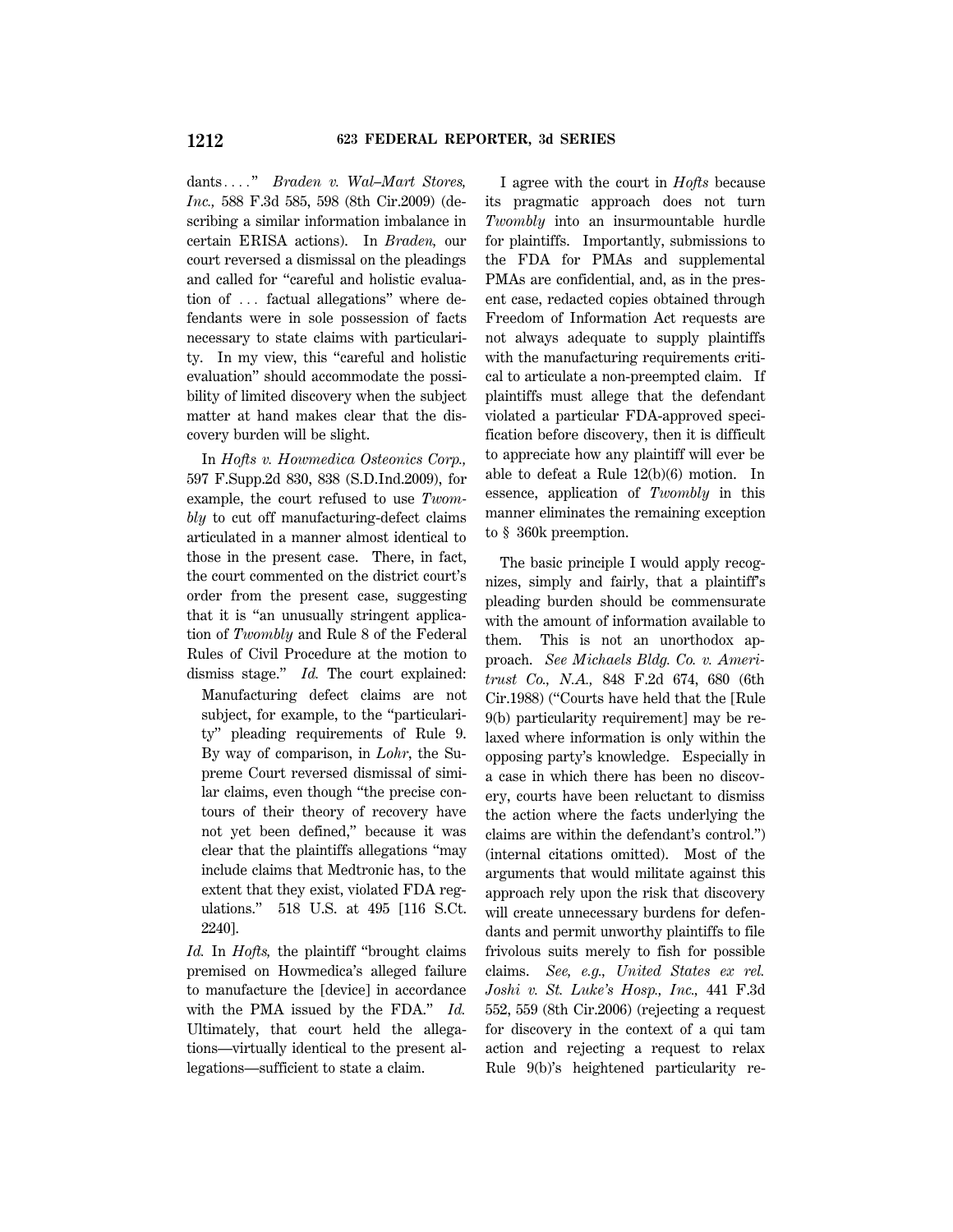#### **IN RE MEDTRONIC, INC., SPRINT FIDELIS LEADS 1213 Cite as 623 F.3d 1200 (8th Cir. 2010)**

quirements for pleading fraud claims, noting, ''The reluctance of courts to permit qui tam relators to use discovery to meet the requirements of Rule 9(b) reflects, in part, a concern that a qui tam plaintiff, who has suffered no injury in fact, *may be particularly likely to file suit as a pretext to uncover unknown wrongs.*'' (quoting *United States ex rel. Karvelas v. Melrose– Wakefield Hosp.,* 360 F.3d 220, 231 (1st Cir.2004)) (emphasis added)). I fail to appreciate how these concerns relate in any manner to the present case, where all that is needed through discovery is an unredacted copy of the PMAs, where at least some of the plaintiffs have suffered actual and serious injuries, and where other plaintiffs are at heightened risk for future medical intervention.

Regarding the district court's discovery ruling in particular, some additional facts are helpful to provide the full context for this matter. The defendants argue that the plaintiffs shifted positions following the district court's initial dismissal of their claims and now seek discovery after having expressly disavowed any need for discovery. I view this as an inaccurate description of the case. The plaintiffs had sought the PMA documents through FOIA requests, but according to them, ''the documents the FDA produced were too heavily redacted to provide the specifications that the district court required.'' The plaintiffs moved to compel production of unredacted documents or to amend the protective order to allow the FDA to produce the documents without redaction. A magistrate judge denied the plaintiffs' motion. One day later, the district court issued its order dismissing all claims with prejudice and staying all proceedings pending appeal. The plaintiffs filed a letter asking the district court ''to clarify that their time to object to [the magistrate judge's] Order is stayed along with the rest of this case.'' The district court ordered that the stay of proceedings includes the time for the plaintiffs to object to the magistrate judge's order on compelling unredaction of the FDA documents. Thus, the magistrate judge's discovery order is not ripe for appeal.

During a status conference on January 28, 2009, plaintiffs' counsel indicated that they intended to seek leave to file a motion to amend the master consolidated complaint. According to the district court, ''Plaintiffs argued strenuously that they are entitled to discovery before moving to amend...." The district court denied discovery. The district court, in denying leave to amend and pursue discovery, suggested that the plaintiffs were unclear about the scope of discovery and how they believed the material will help them. However, the order itself demonstrates that the court was aware that the plaintiffs specifically sought to discover the specifications contained in the Sprint Fidelis Leads' PMAs. Indeed, the plaintiffs have sufficiently alleged that the Leads were defective, they have discovered violations of other FDA requirements, but they cannot allege a violation of an FDA-approved specification without access to Medtronic's submissions. This is far from "play[ing] Court-sanctioned roulette, hoping that they will hit the discovery 'jackpot' and uncover facts to support their claims,'' as suggested by the district court and as echoed by the defendants.

The defendants note that the district court stated ''Plaintiffs' lead counsel made clear from the outset of this case that no discovery was necessary in order to resolve the preemption issue." The majority also makes this point. In fact, the district court rejected the plaintiffs' attempt to explain the statement in an earlier status conference stating ''counsel is attempting to engage in revisionist history by suggest